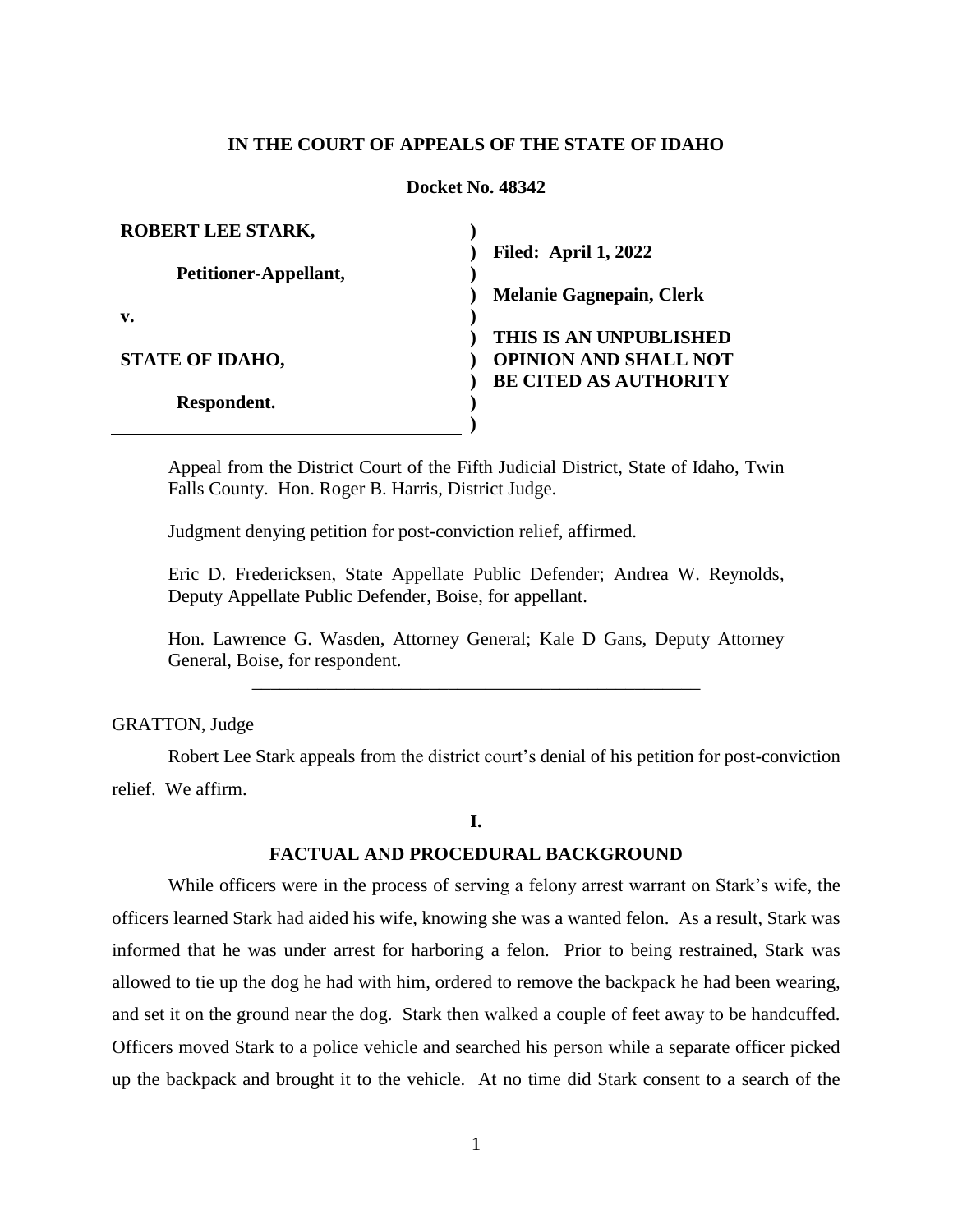backpack. Instead, Stark told an officer that the backpack was not his and he did not know what was in it. A search of the backpack revealed that it contained methamphetamine.

Stark pled guilty to trafficking methamphetamine. Subsequently, Stark filed a petition for post-conviction relief asserting ineffective assistance of counsel. Stark argued trial counsel failed to file a motion to suppress the evidence found from an unconstitutional search of the backpack. The district court denied Stark's petition for post-conviction relief. Stark timely appeals.

#### **II.**

## **STANDARD OF REVIEW**

In order to prevail in a post-conviction proceeding, the petitioner must prove the allegations by a preponderance of the evidence. I.C. § 19-4907; *Stuart v. State*, 118 Idaho 865, 869, 801 P.2d 1216, 1220 (1990); *Baxter v. State*, 149 Idaho 859, 861, 243 P.3d 675, 677 (Ct. App. 2010). When reviewing a decision denying post-conviction relief after an evidentiary hearing, an appellate court will not disturb the district court's factual findings unless they are clearly erroneous. Idaho Rule of Civil Procedure 52(a); *Dunlap v. State*, 141 Idaho 50, 56, 106 P.3d 376, 382 (2004); *Russell v. State*, 118 Idaho 65, 67, 794 P.2d 654, 656 (Ct. App. 1990). The credibility of the witnesses, the weight to be given to their testimony, and the inferences to be drawn from the evidence are all matters solely within the province of the district court. *Dunlap*, 141 Idaho at 56, 106 P.3d at 382; *Larkin v. State*, 115 Idaho 72, 73, 764 P.2d 439, 440 (Ct. App. 1988). We exercise free review of the district court's application of the relevant law to the facts. *Baxter*, 149 Idaho at 862, 243 P.3d at 678.

#### **III.**

# **ANALYSIS**

Stark argues his trial counsel was ineffective by failing to file a motion to suppress the evidence found in the backpack and the district court erred in denying his petition for postconviction relief.

A claim of ineffective assistance of counsel may properly be brought under the Uniform Post-Conviction Procedure Act. *Barcella v. State*, 148 Idaho 469, 477, 224 P.3d 536, 544 (Ct. App. 2009). To prevail on an ineffective assistance of counsel claim, the petitioner must show that the attorney's performance was deficient and that the petitioner was prejudiced by the deficiency. *Strickland v. Washington*, 466 U.S. 668, 687-88 (1984); *Self v. State*, 145 Idaho 578, 580, 181 P.3d 504, 506 (Ct. App. 2007). To establish a deficiency, the petitioner has the burden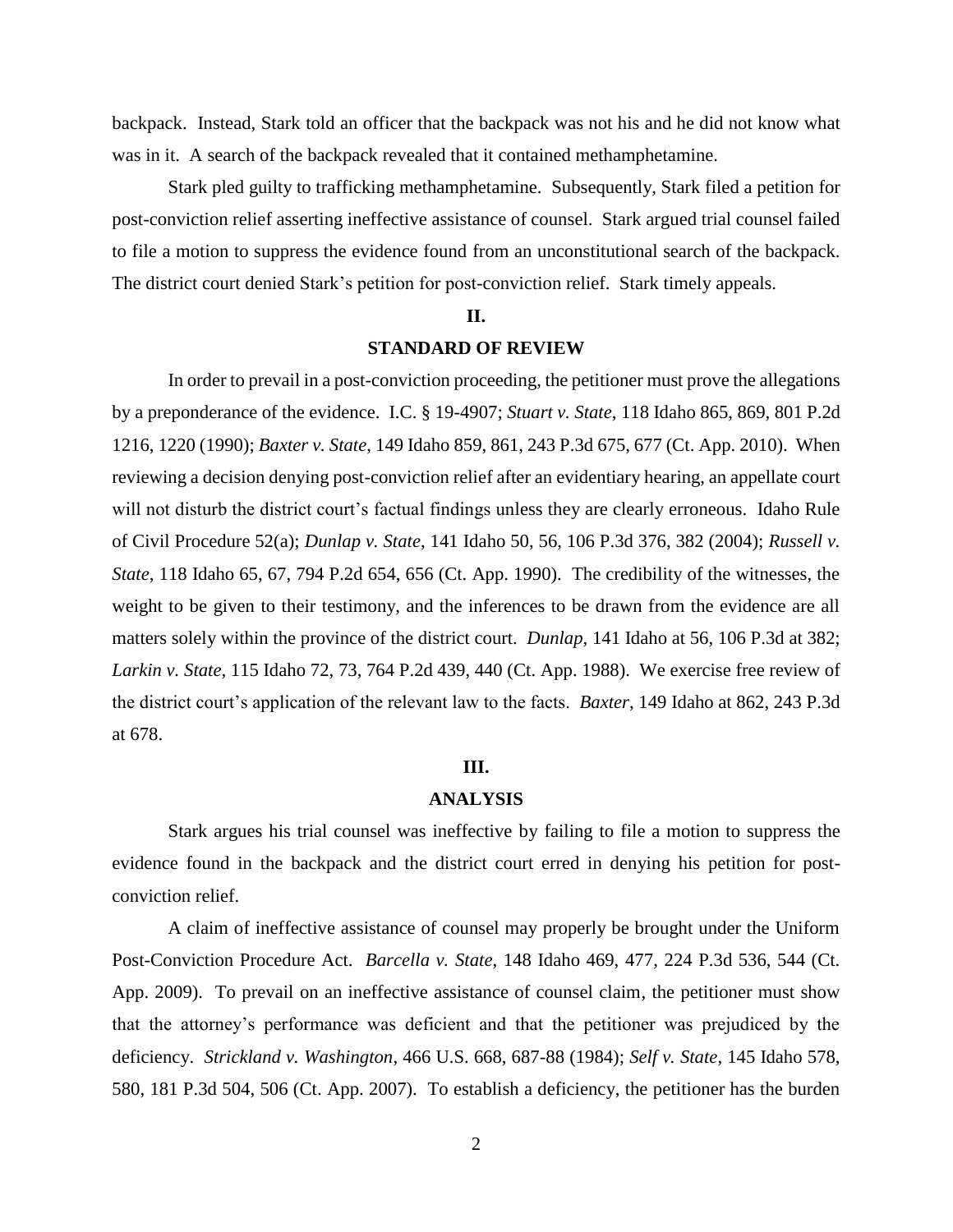of showing that the attorney's representation fell below an objective standard of reasonableness. *Aragon v. State*, 114 Idaho 758, 760, 760 P.2d 1174, 1176 (1988); *Knutsen v. State*, 144 Idaho 433, 442, 163 P.3d 222, 231 (Ct. App. 2007). Where, as here, the petitioner was convicted upon a guilty plea, to satisfy the prejudice element, the petitioner must show that there is a reasonable probability that, but for counsel's errors, he or she would not have pled guilty and would have insisted on going to trial. *Plant v. State*, 143 Idaho 758, 762, 152 P.3d 629, 633 (Ct. App. 2006). This Court has long adhered to the proposition that tactical or strategic decisions of trial counsel will not be second-guessed on appeal unless those decisions are based on inadequate preparation, ignorance of relevant law, or other shortcomings capable of objective evaluation. *Gonzales v. State*, 151 Idaho 168, 172, 254 P.3d 69, 73 (Ct. App. 2011).

In a post-conviction proceeding challenging an attorney's failure to pursue a motion in the underlying criminal action, the district court may consider the probability of success of the motion in question in determining whether the attorney's inactivity constituted ineffective assistance. *Lint v. State*, 145 Idaho 472, 477, 180 P.3d 511, 516 (Ct. App. 2008). Where the alleged deficiency is counsel's failure to file a motion, a conclusion that the motion, if pursued, would not have been granted by the trial court, is generally determinative of both prongs of the *Strickland* test. *Lint*, 145 Idaho at 477-78, 180 P.3d at 516-17.

Stark contends a motion to suppress would have been successful because the search of the backpack was unconstitutional. Stark argues that the search incident to arrest exception does not apply to the backpack because it was not on his person or within his reach at the time of the search. Next, Stark disputes the State's abandonment argument because after he was arrested, but prior to receiving *Miranda*<sup>1</sup> warnings, Stark said he did not own the backpack. Lastly, Stark claims the district court erred when it applied the inevitable discovery doctrine to determine whether the suppression motion would have been successful because the State failed to proffer that theory. Alternatively, Stark argues that even if the district court could apply the inevitable discovery doctrine, the State has not proven the backpack would have inevitably been transported with him and searched.

We need not decide whether the backpack was properly searched incident to arrest or whether Stark abandoned the backpack because a motion to suppress would have been denied, as

 $\overline{a}$ 1

*See Miranda v. Arizona*, 384 U.S. 436 (1966).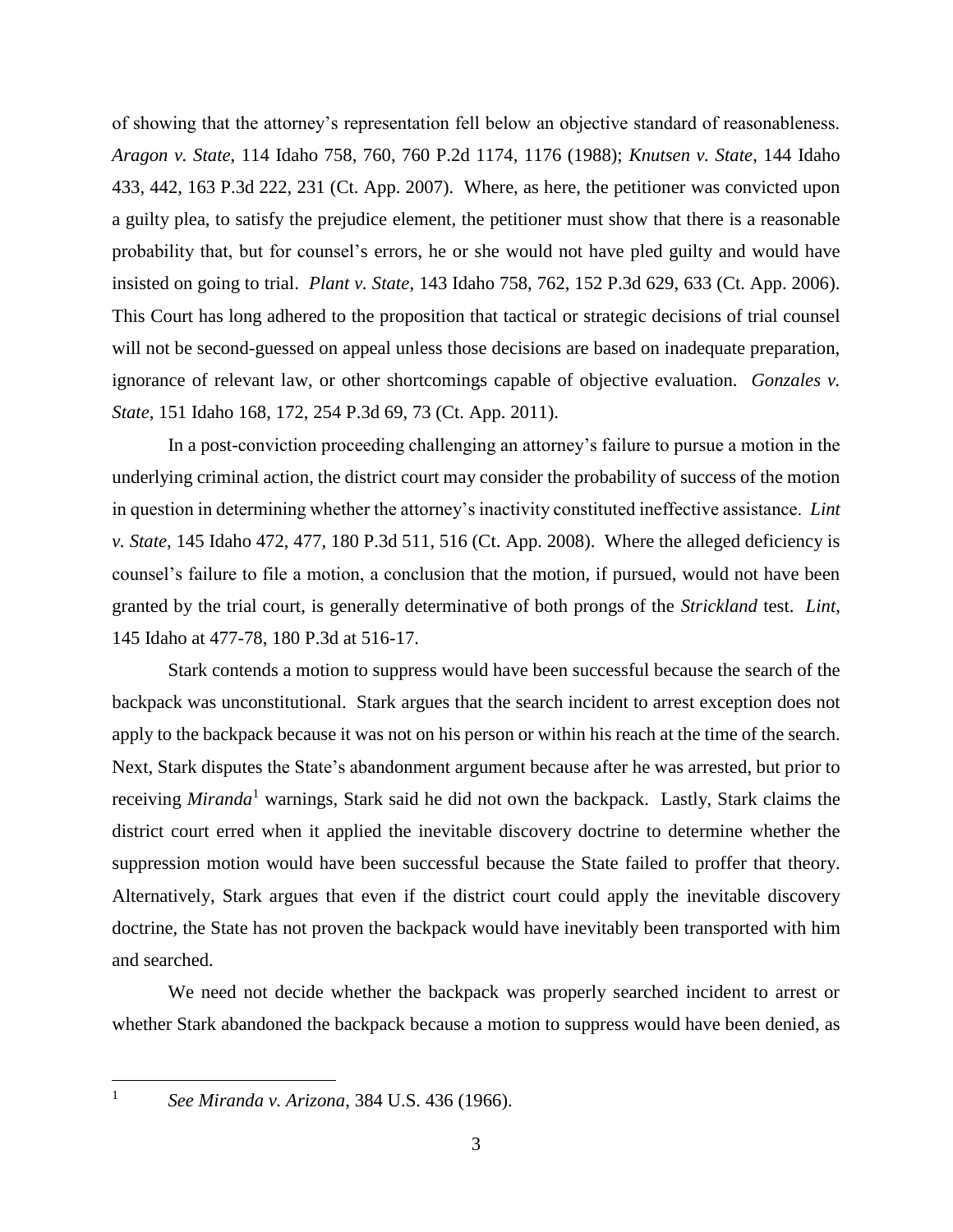the district court found, by application of the inevitable discovery doctrine. The inevitable discovery doctrine allows admission of evidence, even if the evidence was actually obtained by constitutionally improper means, if the evidence would have been found by lawful means. *Nix v. Williams*, 467 U.S. 431, 444 (1984); *Stuart v. State*, 136 Idaho 490, 497-98, 36 P.3d 1278, 1285- 86 (2001). As to Stark's argument that the State failed to argue the inevitable discovery doctrine, Stark confuses his burden and the burden of the State because in a post-conviction proceeding, it is not the State's burden to prove the search was constitutional.

In the underlying criminal case, to challenge a warrantless search the defendant has the burden to show that a search occurred, that there was no warrant, and that the defendant had a reasonable expectation of privacy in the area that was searched. *State v. Marshall*, 149 Idaho 725, 727, 239 P.3d 1286, 1288 (Ct. App. 2008). Then the burden shifts to the State to prove that an exception to the warrant requirement applies. *Id.*

Conversely, in post-conviction, it is the petitioner's burden to prove the likely success of the motion to suppress before the trial court. The petitioner, not the State, must show that no exception to the warrantless search would apply. The petitioner must show that the motion would have been wholly successful, not just that the petitioner had standing to challenge a warrantless search. Thus, for a suppression motion to be successful, none of the exceptions to the warrant requirement can apply and it is the petitioner's burden to so demonstrate.

Lastly, it is the district court's duty to consider the probability of success of the motion. *Lint*, 145 Idaho at 477, 180 P.3d at 516. Because Stark carried the burden of proof, the State need not have expressly argued inevitable discovery for preservation purposes. To hold differently would shift the burden to the State, which is inappropriate in a post-conviction setting. Therefore, even if the State did not proffer the inevitable discovery theory, the district court was well within its discretion to consider exceptions to the warrant requirement, like inevitable discovery, that would affect the likelihood of the motion's success.

In this case, Stark argued that the search incident to arrest exception was inapplicable and failed to address the applicability of all other warrantless exceptions upon which the State could have relied in the underlying criminal case. Stark failed to show that the methamphetamine in the backpack would not have inevitably been discovered during inventory upon his arrest.<sup>2</sup> Since the

 $\overline{a}$ 

<sup>2</sup> This Court is not persuaded by Stark's argument that law enforcement could have left the backpack where Stark had placed it and not taken it to booking.